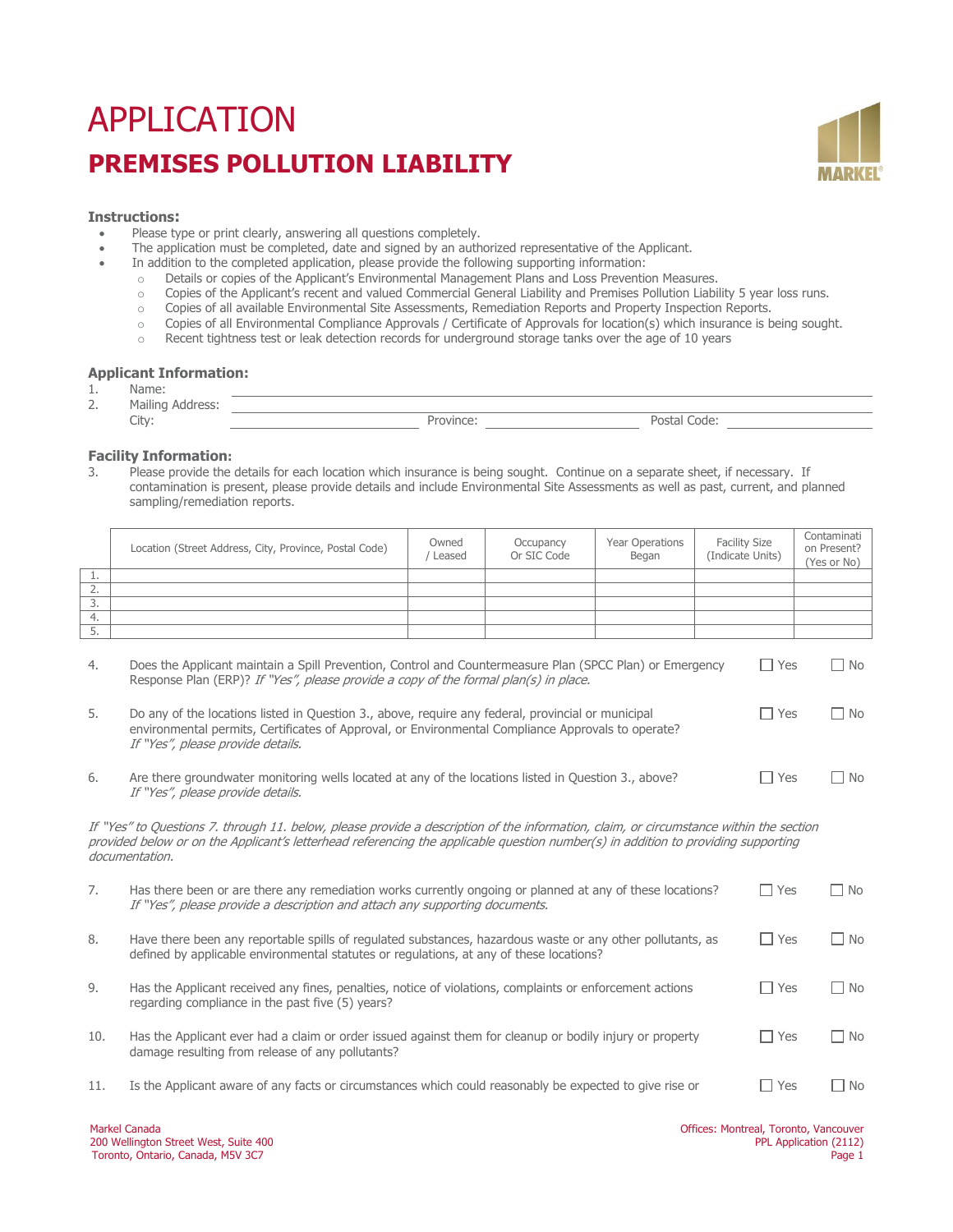result in a claim or order against them?

12. Does the Applicant currently have pollution liability insurance coverage for the proposed insurance's covered locations applied for on this application? If "Yes", please provide the following information:

|     | Insurer:                                                                                                                                                                           |                                                                        |                                            |            |           |
|-----|------------------------------------------------------------------------------------------------------------------------------------------------------------------------------------|------------------------------------------------------------------------|--------------------------------------------|------------|-----------|
|     | Renewal Date:                                                                                                                                                                      |                                                                        |                                            |            |           |
|     | Limit of Liability:                                                                                                                                                                |                                                                        |                                            |            |           |
|     | Deductible:                                                                                                                                                                        |                                                                        |                                            |            |           |
|     | Retroactive Date:                                                                                                                                                                  |                                                                        |                                            |            |           |
| 13. | Limits of Liability Requested:<br>$\Box$ \$1,000,000 / \$1,000,0000<br>$\Box$ \$4,000,000 / \$4,000,0000                                                                           | $\Box$ \$2,000,000 / \$2,000,0000<br>$\Box$ \$5,000,000 / \$5,000,0000 | $\Box$ \$3,000,000 / \$3,000,0000<br>Other |            |           |
| 14. | Is coverage for cleanup costs requested for onsite, offsite or both?<br>$\Box$ Onsite Only                                                                                         | □ Offsite Only                                                         | Both                                       |            |           |
|     | If requesting onsite cleanup costs, are you requesting coverage for pollutants discovered by the applicant $(1st$ party discovery)?<br>$\Box$ Yes                                  | <b>No</b>                                                              |                                            |            |           |
| 15. | Are you requesting Gradual or Sudden & Accidental coverage?<br>$\Box$ Gradual                                                                                                      | Sudden & Accidental                                                    |                                            |            |           |
| 16. | Deductible Requested:<br>$\Box$ \$5,000<br>$\Box$ \$10,000                                                                                                                         | $\Box$ \$15,000<br>\$25,000                                            | $\rfloor$ \$50,000<br>Other                |            |           |
| 17. | Do you require any Additional Named Insured(s), Additional Insured(s), Mortgagee(s), and/or Loss Payee(s)<br>to be added to this policy? If yes, please provide information below. |                                                                        |                                            | $\Box$ Yes | $\Box$ No |
|     | Name                                                                                                                                                                               | Relationship                                                           |                                            |            |           |
|     |                                                                                                                                                                                    |                                                                        |                                            |            |           |
|     |                                                                                                                                                                                    |                                                                        |                                            |            |           |

#### **Additional Comment Section:**

#### **The undersigned hereby acknowledges the truth of the statements contained herein.**

I authorize you to collect, use and disclose personal information as permitted by law, in connection with your commercial insurance policy or a renewal, extension or variation thereof, for the purposes necessary to assess the risk, investigate and settle claims, and detect and prevent fraud, such as credit information, and claims history.

**For the purposes of the Insurance Companies Act (Canada), this document was issued in the course of Lloyd's Underwriters' insurance business in Canada.** 

**Signature of Applicant (authorized representative) Date**

**Name of Applicant (please print) Applicant's Title (please print) Applicant's Title (please print)** 

 $\Box$  Yes  $\Box$  No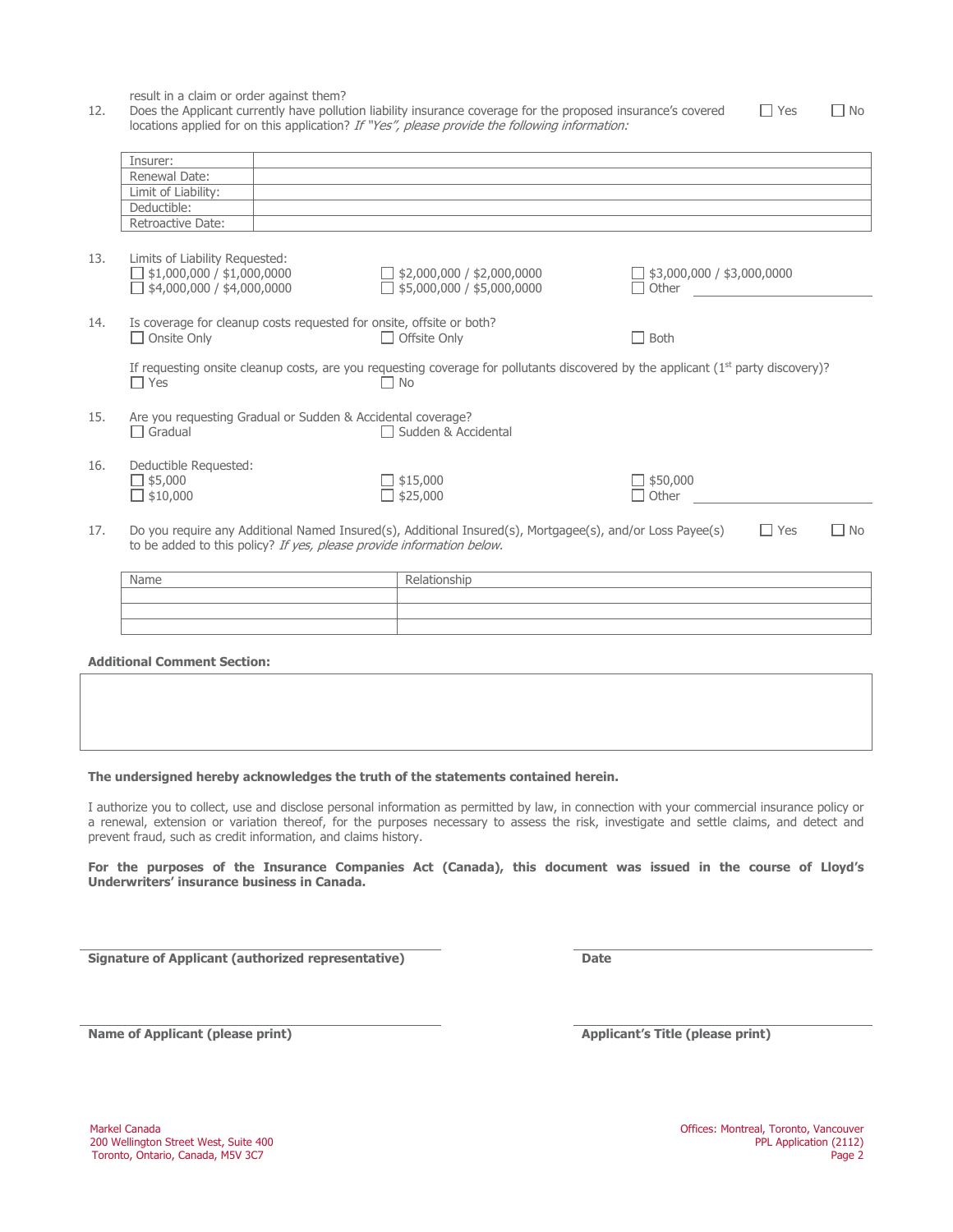#### **Supplemental Information for Lead-Based Paint and Asbestos Coverage**

If you are seeking coverage for lead-based paint and/or asbestos, please complete the following section. If you are not requesting coverage for lead-based paint and/or asbestos, please confirm the items below are not applicable by checking here:  $\Box$ 

| 18. | Do any of the locations listed in Question 3., above, contain lead-based paint?                                                                                                                                                                                                                       | l Yes      | l No      |
|-----|-------------------------------------------------------------------------------------------------------------------------------------------------------------------------------------------------------------------------------------------------------------------------------------------------------|------------|-----------|
| 19. | If the applicant answered "Yes" to Question 16., above, does the Applicant have a lead-based paint<br>management plan in place to address the lead-based paint?<br>If "Yes", please provide a description and attach any supporting documents.                                                        | l Yes      | $\Box$ No |
| 20. | Do any of the locations indicated in Question 3., above, contain asbestos or asbestos-containing materials?                                                                                                                                                                                           | l Yes      | $\Box$ No |
| 21. | If the applicant answered "Yes" to Question 18., above, does the Applicant have an asbestos management<br>plan in place to address the asbestos or asbestos-containing materials?<br>If "Yes", please provide a description and attach any supporting documents.                                      | $\Box$ Yes | $\Box$ No |
| 22. | Have any health concerns been raised, or any claims been made, with respect to the presence of lead-based<br>paint, asbestos or asbestos-containing materials at any of the locations indicated in Question 3., above.<br>If "Yes", please provide a description and attach any supporting documents. | l I Yes    | $\Box$ No |

### **Supplemental Information for Mould, Fungi, and/or Legionella Pneumophila Coverage**

If you are seeking coverage for Mould, Fungi, and/or Legionella pneumophila, please complete the following section. If you are not requesting coverage for Mould, Fungi, and/or Legionella pneumophila, please confirm the items below are not applicable by checking here:  $\square$ 

| 23. | Does the Applicant perform due diligence with respect to mould and/or fungi at the locations indicated in<br>Question 3., above, or when acquiring or leasing property?<br>If "Yes", please provide detailed information regarding the scope of due diligence and attached any<br>supporting documents.                | $\Box$ Yes | <b>No</b><br>П      |
|-----|------------------------------------------------------------------------------------------------------------------------------------------------------------------------------------------------------------------------------------------------------------------------------------------------------------------------|------------|---------------------|
| 24. | Have any of the locations indicated in Question 3., above, ever been identified as having mould, fungi,<br>Legionella pneumophila or similar bacteria-related problems?<br>If "Yes", please provide a description and attach any supporting documents.                                                                 | $\Box$ Yes | No.<br>H            |
| 25. | Have any of the locations indicated in Question 3., above, experienced any water leaks or flooding within the<br>past five (5) years?<br>If "Yes", please provide a description and attach any supporting documents.                                                                                                   | $\Box$ Yes | N <sub>o</sub><br>П |
| 26. | Are any of the buildings situated at the locations indicated in Question 3., above, constructed using Exterior<br>Insulation and Finish Systems (EFIS)?<br>If "Yes", please provide a description and attach any supporting documents.                                                                                 | $\Box$ Yes | <b>No</b><br>m.     |
| 27. | Does the Applicant have a mould management and/or water intrusion plan in place?<br>If "Yes", please provide a description and attach any supporting documents.                                                                                                                                                        | $\Box$ Yes | $\Box$ No           |
| 28. | Does the Applicant have any training regarding the handling of mould, fungi or Legionella pneumophila or<br>similar bacteria-related issues?<br>If "Yes", please provide a description and attach any supporting documents.                                                                                            | $\Box$ Yes | No.<br>$\Box$       |
| 29. | Have any health concerns been raised, or any claims been made, with respect to the presence of mould,<br>fungi, Legionella pneumophila or similar bacteria-related problems at any of the locations indicated in<br>Question 3., above?<br>If "Yes", please provide a description and attach any supporting documents. | $\Box$ Yes | <b>No</b><br>H      |